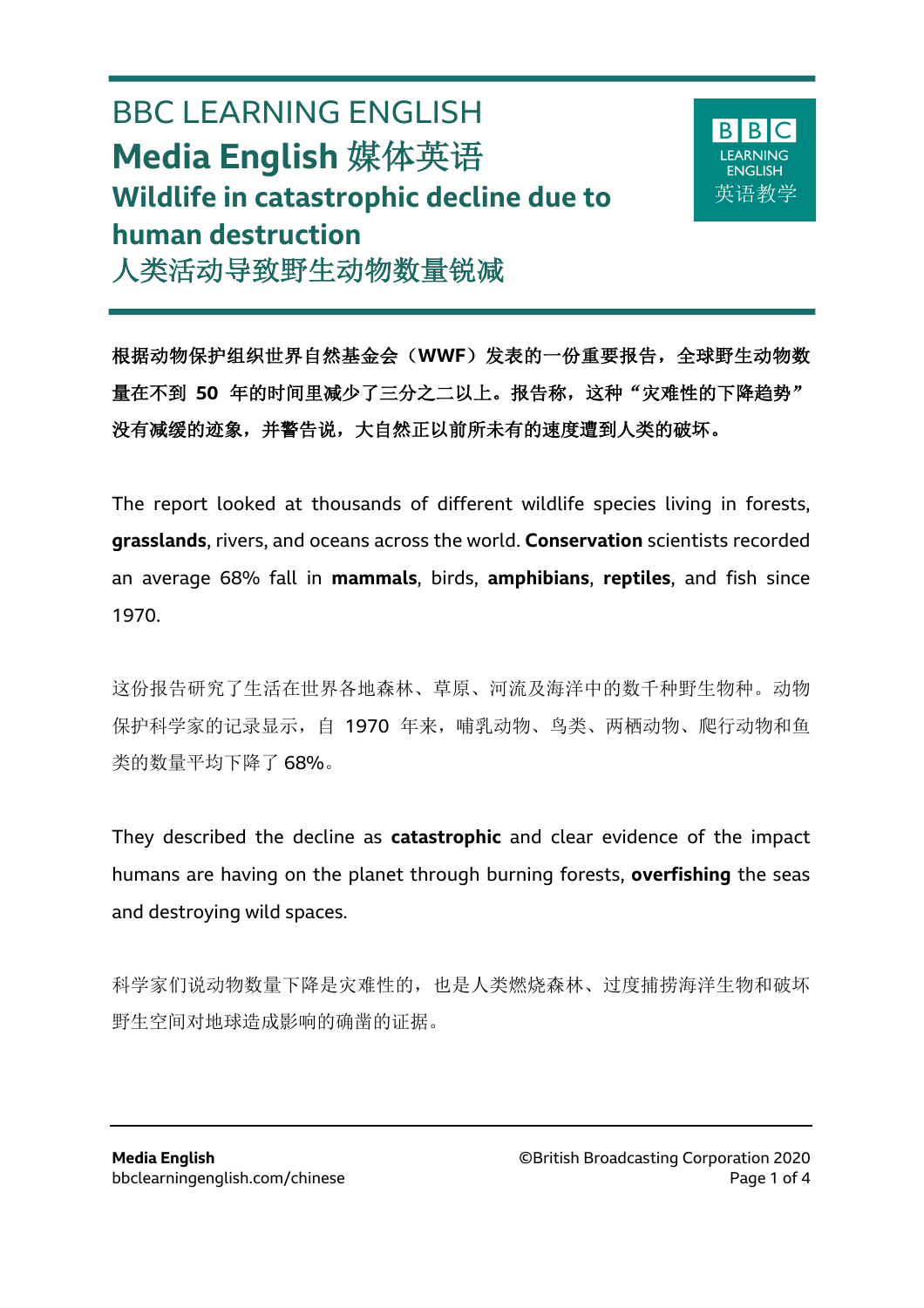But Dr Mike Barrett of WWF-UK says new modelling evidence suggests the tide can be turned if action is taken urgently.

但世界自然基金会英国分会的迈克·巴雷特博士说,新的模型证据显示,如果紧急采 取行动, 就可以扭转这种趋势。

The report says efforts to protect wildlife must be combined with **tackling habitat loss** and **deforestation**. This will mean changes to the way food is produced and consumed, including reducing **food waste** and moving to healthier diets.

报告还指出,保护野生动物的工作必须与解决栖息地丧失和滥伐森林相结合。这将意 味着改变食物的生产和消耗方式,包括减少食物浪费和转向更健康的饮食结构。

## **1.** 词汇表

| grasslands   | 草原, 草场 |
|--------------|--------|
| conservation | 动植物保护  |
| mammals      | 哺乳动物   |
| amphibians   | 两栖动物   |
| reptiles     | 爬行动物   |
| catastrophic | 灾难性的   |
| overfishing  | 过度捕捞   |
| tackling     | 解决,应对  |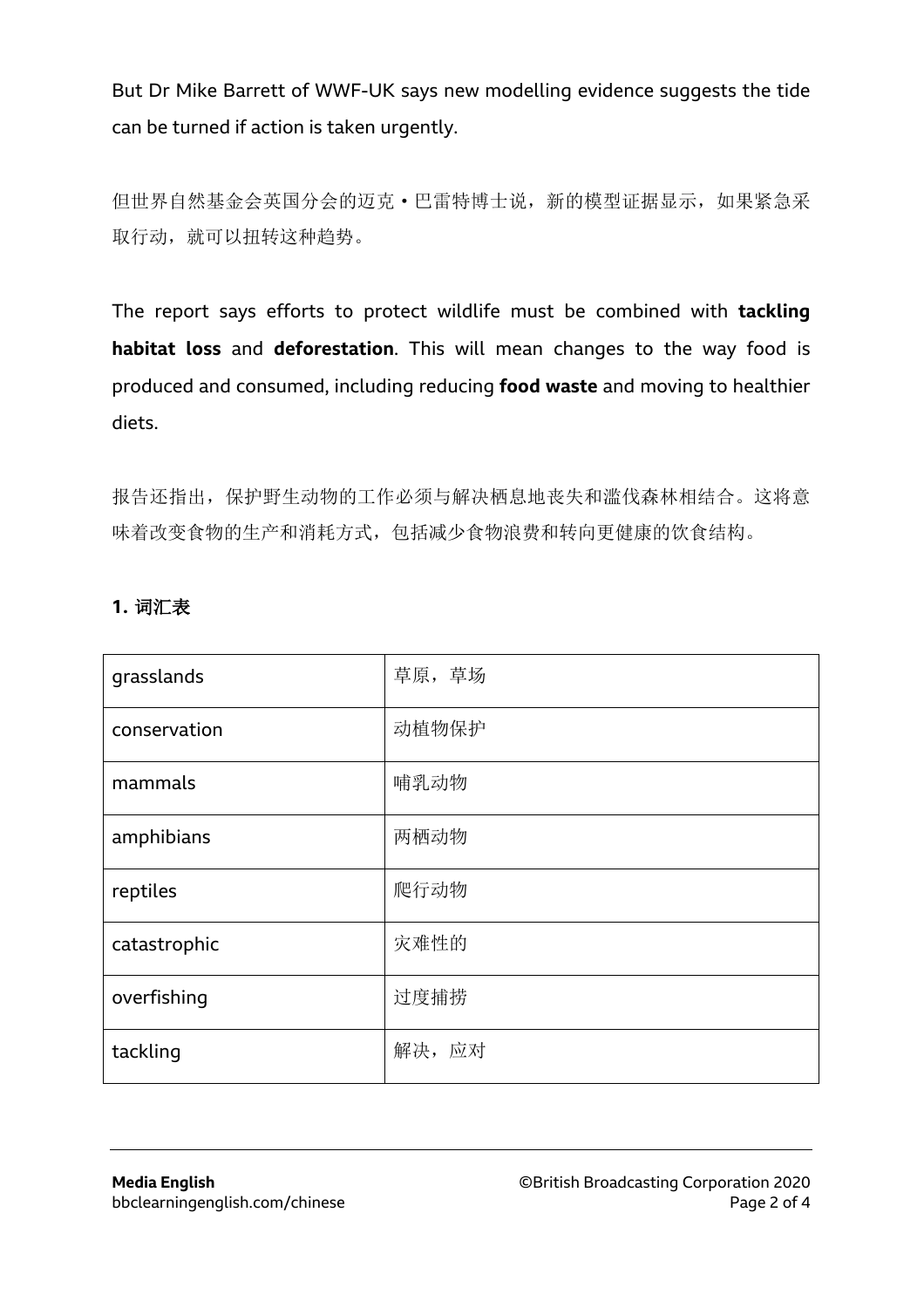| habitat loss  | 栖息地的消失  |
|---------------|---------|
| deforestation | 大面积滥伐森林 |
| food waste    | 食物浪费    |

## **2.** 阅读理解:请在读完上文后,回答下列问题。(答案见下页)

1. True or false? *The fall in wildlife populations can be seen as an impact of human activities.*

2. How much decline in mammals, birds, amphibians, reptiles, and fish have conservation scientists recorded since 1970?

3. According to Dr Mike Barrett, how can we turn the tide?

4. What should we consider when protecting wildlife, according to the report?